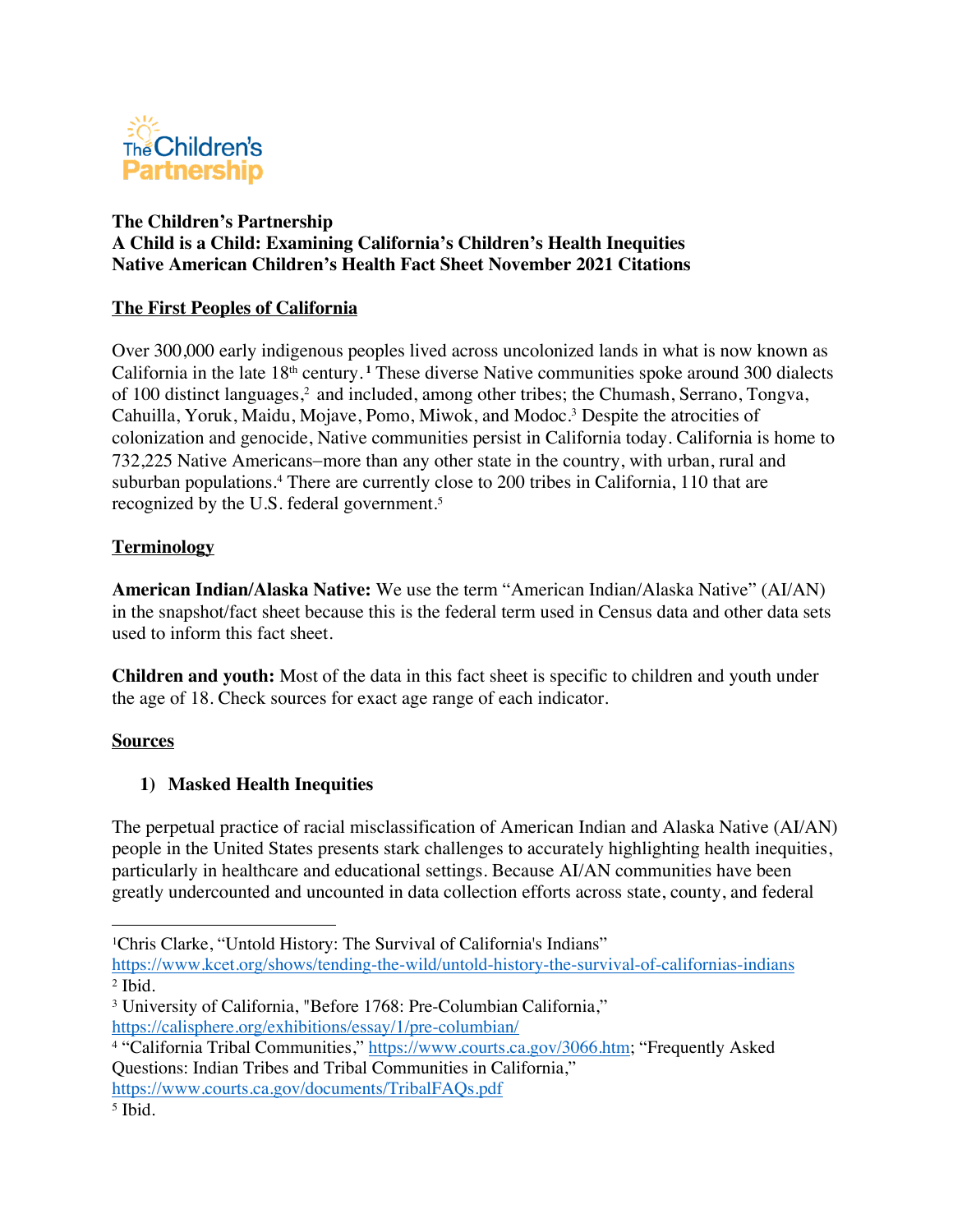agencies—including in the federal census—data that reveals disparities is highly limited.<sup>6</sup> Racial misclassification drastically underestimates the burden of disease that AI/AN communities face and mask disparities compared to the general population or other groups. <sup>7</sup>

# **2) Protective Factors**

AI/NA communities face a legacy of historical trauma from government-sponsored violence and discrimination, as well as dispossession at the hands of state and federal policies and practices intentionally designed to break apart culture, communities, family, and identity. Yet despite this history, AI/AN children and youth are resilient with protective factors that supports their healthy development. Protective factors can help prevent and address health inequities impacting AI/AN communities. A recent systematic review of protective factors for AI/AN youth health identified: positive opportunities, connectedness to families and peers, and connection to culture as most supportive.<sup>8</sup>

# **3) Population**

California, 2019: There are at least  $199,642^{\circ}$  children and youth under 18 who identify as American Indian/Alaska Native (AIAN), including those who also identify with another race or ethnicity, making up just over 2% of the state's nearly 9 million children. Of these children at least --

- 28,268 identify as AIAN alone<sup>10</sup>
- 125,532 identify as AIAN and Latin $x<sup>11</sup>$
- 2,906 identify as AIAN and Black<sup>12</sup>
- 29,604 identify as AIAN and white $13$
- 11,584 identify AIAN and two or more races, not including Latinx<sup>14</sup>

- $11$  Ibid.
- $12$  Ibid.

<sup>14</sup> Ibid.

<sup>6</sup> Jim, Melissa A et al. "Racial misclassification of American Indians and Alaska Natives by Indian Health Service Contract Health Service Delivery Area." *American Journal of Public Health* vol. 104 Suppl 3,Suppl 3 (2014): S295-302. doi:10.2105/AJPH.2014.301933

https://www.ncbi.nlm.nih.gov/pmc/articles/PMC4035863/

<sup>7</sup> Ibid.

<sup>8</sup>Henson, Michele. "American Indian and Alaska Native Adolescent Protective Factors: A Literature Review," 2015. http://www.aihec.org/our-stories/docs/BehavioralHealth/2015/9\_AIHEC-AIAN-ProtectiveFactors-MHenson.pdf.

<sup>&</sup>lt;sup>9</sup> U.S. Census Bureau, "American Indian and Alaska Native by Age and Race/ Ethnicity – Estimates" American Community Survey 2019 1-year Estimates. Provided by the CA Department of Finance, on file with The Children's Partnership.

<sup>10</sup> Ibid.

<sup>13</sup> Ibid.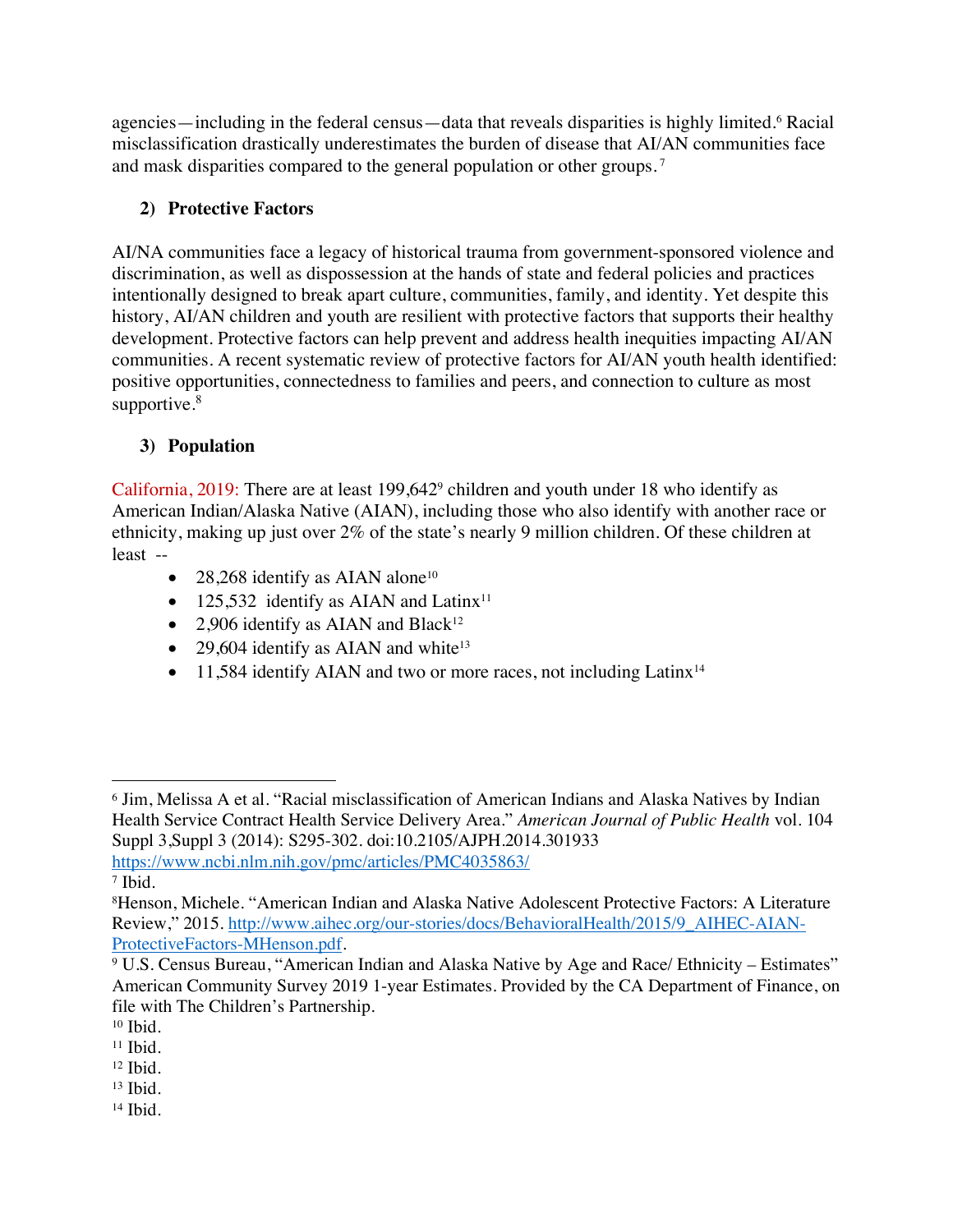California, 2010: Nearly 90% of the Native American population in California resides in urban areas.15

### **4) Mental Health**

#### **Depression**

• California, 2017-19: On average, 34% of AI/AN youth in  $7<sup>th</sup>$ ,  $9<sup>th</sup>$ , and  $11<sup>th</sup>$  grades reported feeling depressed.<sup>16</sup> Across all race and ethnicity groups in 7,  $9<sup>th</sup>$ , and  $11<sup>th</sup>$  grade, on average, 33% of youth reported experiencing chronic sadness and hopelessness. <sup>17</sup>

#### **Suicide**

- National, 2014: Overall, the highest teenage suicide rates are among American Indian and Alaska Native teenagers. <sup>18</sup> Nationally, there has been a 60% increase in the suicide rate of American Indian/Alaska Native girls between data collected between 1999-2001 and 2012-2014. 19 That is the fastest growing rate among girls in any racial/ethnic category in the US.20
- California, 2017-19: 25% of AIAN teens in 11<sup>th</sup> grade considered suicide in the past 12 months. 21

#### **Health Coverage and Access**

• California, 2019: Of 77,001 total AI/AN children under  $18 - 71,650$  have health insurance, 5,351 have no health insurance. 22

ePreview=true

<sup>&</sup>lt;sup>15</sup> California Consortium for Urban Indian Health "Health Equity" Presentation by Virginia Hedrick, Insured the Uninsured Project Conference February 2020. Data from 2010 US Census. http://www.itup.org/wp-content/uploads/2020/02/4.-Virginia-Hedrick.pdf

<sup>&</sup>lt;sup>16</sup> California Healthy Kids Survey 2017-2019 "Secondary Student Substance Use and Mental Health, by Race/Ethnicity" California Department of Education. Accessed October 2021.

<sup>&</sup>quot;https://calschls.org/reports-data/public-dashboards/secondary-student/ <sup>17</sup> Ibid.

<sup>18</sup> VanOrman, Alicia, and Beth Jarosz. "Suicide Replaces Homicide as Second-Leading Cause of Death among U.S. Teenagers." PRB, 2016. https://www.prb.org/resources/suicide-replaceshomicide-as-second-leading-cause-of-death-among-u-s-teenagers/

 $19$  Ibid.

<sup>20</sup> Ibid.

<sup>21</sup> California Healthy Kids Survey 2017-2019 "Secondary Student Substance Use and Mental Health, by Race/Ethnicity" California Department of Education. Accessed October 2021.

<sup>&</sup>quot;https://calschls.org/reports-data/public-dashboards/secondary-student/

<sup>22</sup> U.S. Census Bureau, "Table B27001C Health Insurance Coverage Status by Age (American Indian and Alaska Native Alone)", American Community Survey 2019 1-Year Estimates https://data.census.gov/cedsci/table?g=0400000US06&y=2019&tid=ACSDT1Y2019.B27001C&hid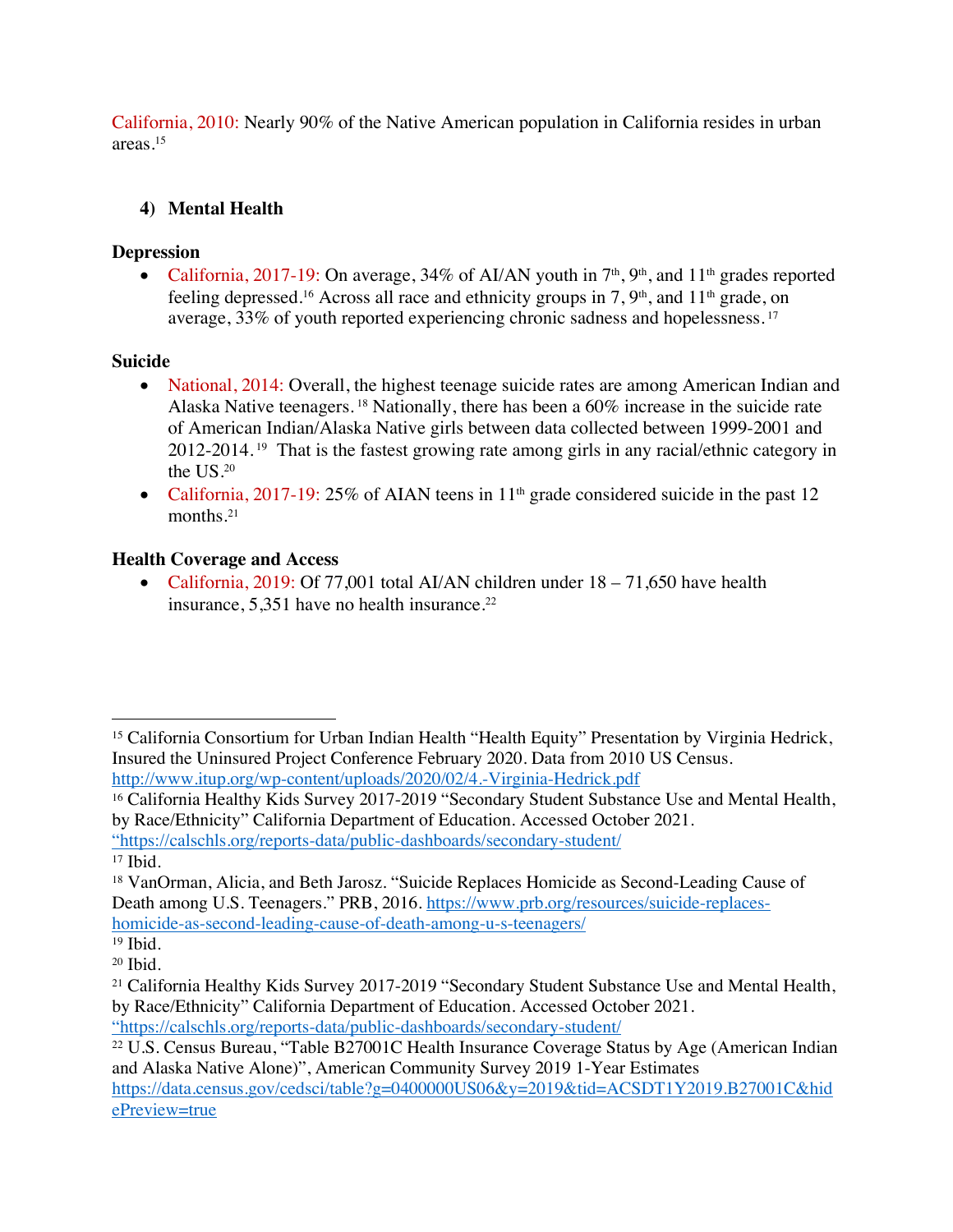- California, 2021: 17,381 AI/NA children and youth under 21 are enrolled in Medi-Cal.<sup>23</sup> Data source from 2021. 48.7% of all children in CA are enrolled in Medi-Cal.<sup>24</sup>
- California, 2020: 38% of AI/NA youth under 21 are enrolled in Medi-Cal.<sup>25</sup>

## **COVID-19**

- National, 2020: In 23 states with sufficient COVID-19 patient race/ethnicity data, the overall COVID-19 incidence among AI/AN persons was 3.5 times that among white persons. Although this disparity is mostly influenced by the elevated RR in New Mexico, variability in the RR among states is reflected in the wide confidence interval (95%  $CI = 1.2, 10.1$ <sup>26</sup>
- National, 2021: According to Centers for Disease Control (CDC) data, the age-adjusted COVID-19 mortality rate is now higher for AIAN people than for any other group; it is almost two and a half times the death rate for white people and Asian Americans. 27
- California, 2021: In California, there about 2,400 AIAN children and 12,594 AIAN adults who have COVID-19.28

### **Economic Wellbeing**

• California, 2019: 16,576 AI/AN total children under 18 who live in households under federal poverty line.29 16,576/28,268 (denominator is 2019 ACS # of AI/AN alone children under 18) - 59% of AI/AN children live under federal poverty line.

<sup>&</sup>lt;sup>23</sup> California Dept. of Health Care Services, "Eligible Individuals Under Age 21 Enrolled in Medi-Cal" (June 2021). https://data.chhs.ca.gov/dataset/eligible-individuals-under-age-21-enrolled-inmedi-cal-by-county/resource/c3bd3780-f419-4369-9f65-9b08cf54cb84

<sup>24</sup> KidsData PRB, "American Indian/Alaska Native Children in California"

https://www.kidsdata.org/export/pdf?dem=19

<sup>25</sup> Ibid.

<sup>&</sup>lt;sup>26</sup> COVID-19 Among American Indian and Alaska Native Persons  $-23$  States, January 31–July 3, 2020 https://www.cdc.gov/mmwr/volumes/69/wr/pdfs/mm6934e1-H.pdf

<sup>27</sup> Akee, Randall, and Sarah Reber. "American Indians and Alaska Natives Are Dying of Covid-19 at Shocking Rates." Brookings. Brookings, February 18, 2021.

https://www.brookings.edu/research/american-indians-and-alaska-natives-are-dying-of-covid-19-atshocking-rates/

<sup>&</sup>lt;sup>28</sup> California Department of Public Health, "COVID-19 Race and Ethnicity Data" accessed October 2021. https://www.cdph.ca.gov/Programs/CID/DCDC/Pages/COVID-19/Race-Ethnicity.aspx

<sup>29</sup> U.S. Census Bureau, "Table B17001C Poverty Status in the past 12 months by sex by Age (American Indian and Alaska Native Alone)", American Community Survey 2019 1-Year Estimates, https://data.census.gov/cedsci/table?q=B17001C&g=0400000US06&tid=ACSDT1Y2019.B17001C &hidePreview=true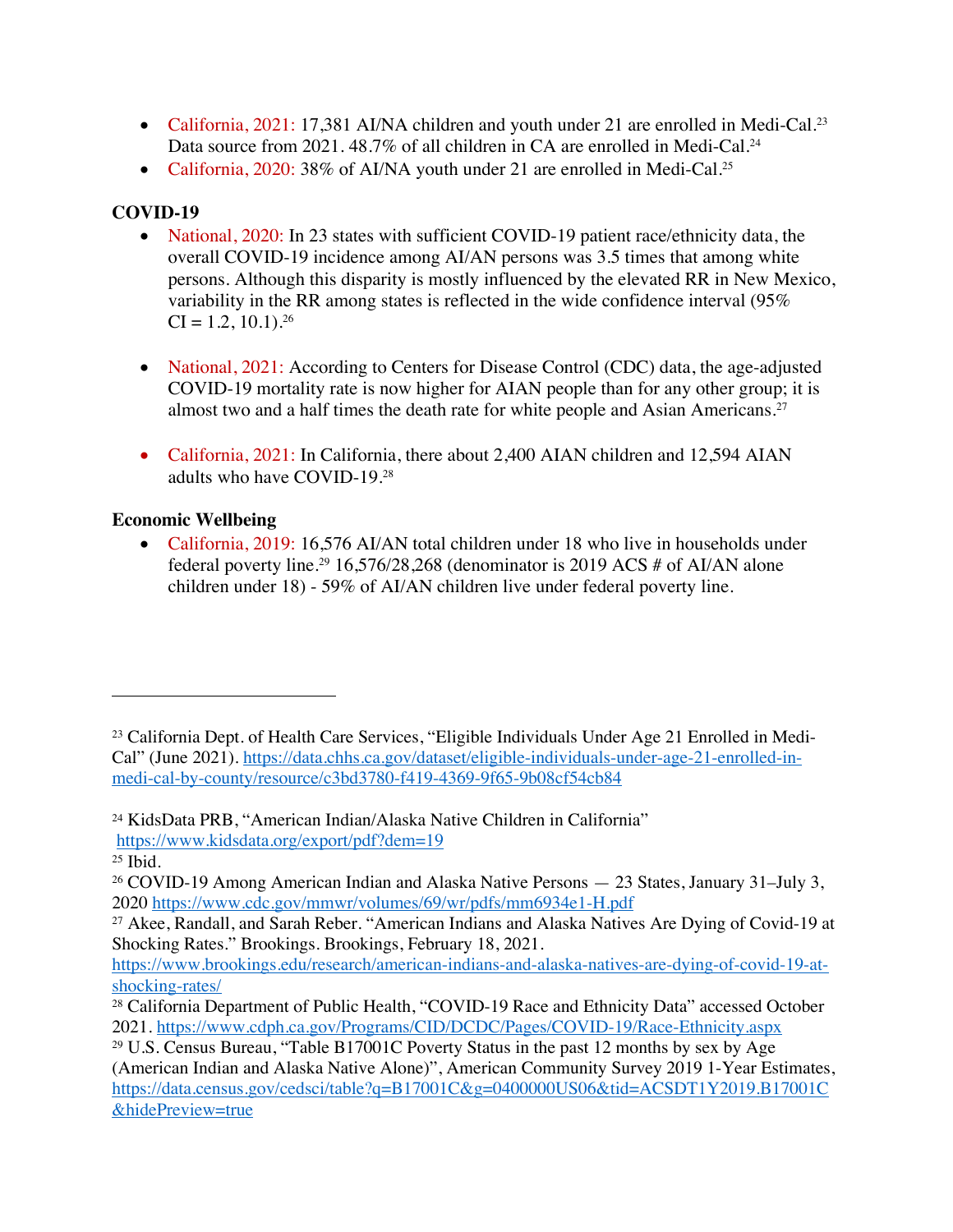- California, 2019: All children in California:  $1,363,574^{30}/8,865,747^{31}$   $15.4\%$  of all children in California live under federal poverty level. <sup>32</sup>
- California, 2018-19: 35% of AI/AN children are burdened by housing and utility costs.<sup>33</sup>

#### **Food Access**

- National, 2017: 28.0% of AI/AN households with children live in food-insecure households in the U.S. versus 15.7% of general households with children.<sup>34</sup>
- National: Research shows that across the US, many reservations and counties with the highest numbers of indigenous community members are food deserts, meaning communities have to travel 100 miles or more to purchase food. <sup>35</sup>

## **Child Welfare**

• California, 2018: 20.7 per 1,000 AI/NA children aged 0-20 are in foster care, compared to 5.3 per 1,000 children for all race/ethnic group, and compared to 4.4 per 1,000 white children in foster care. 36

## **Oral Health**

• National, 2018-2019: More than half of AI/AN children between 1-5 years of age have early childhood caries (ECC). AI/AN preschool children 3-5 years of age have the highest prevalence of ECC of any population group in the United States, almost three times higher than white non-Latinx children.<sup>37</sup> Slightly more than  $43\%$  of AI/AN children

<sup>&</sup>lt;sup>30</sup> U.S. Census Bureau, "Table B17001 Poverty Status in the past 12 months by sex by Age" American Community Survey 2019 1-Year Estimates,

https://data.census.gov/cedsci/table?q=B17001%3A%20POVERTY%20STATUS%20IN%20THE% 20PAST%2012%20MONTHS%20BY%20SEX%20BY%20AGE&g=0400000US06&tid=ACSDT1 Y2019.B17001&hidePreview=true

<sup>31</sup> Ibid.

<sup>32</sup> Ibid.

<sup>&</sup>lt;sup>33</sup> The Urban Institute. Data from the Integrated Public Use Microdata Series datasets drawn from the 2018 and 2019 American Community Survey.

<sup>&</sup>lt;sup>34</sup> Bread for the World, "Hunger and Poverty in the Indigenous Community," citing date from Household Food Security in the U.S. in 2017. US Department of Agriculture. September 2018 https://www.bread.org/sites/default/files/downloads/hunger-poverty-indigenous-communitiesseptember-2018.pdf

<sup>35</sup> Ibid.

<sup>36&</sup>quot;American Indian/Alaska Native Children in California." Kidsdata.org https://www.kidsdata.org/export/pdf?dem=19

<sup>&</sup>lt;sup>37</sup>Phipps KR, Ricks TL, Mork NP, and Lozon TL. The oral health of American Indian and Alaska Native children aged 1-5 years: results of the 2018-19 IHS oral health survey. Indian Health Service data brief. Rockville, MD: Indian Health Service. 2019.

https://www.ihs.gov/doh/documents/surveillance/2018-19%20Data%20Brief%20of%201- 5%20Year-Old%20AI-AN%20Preschool%20Children.pdf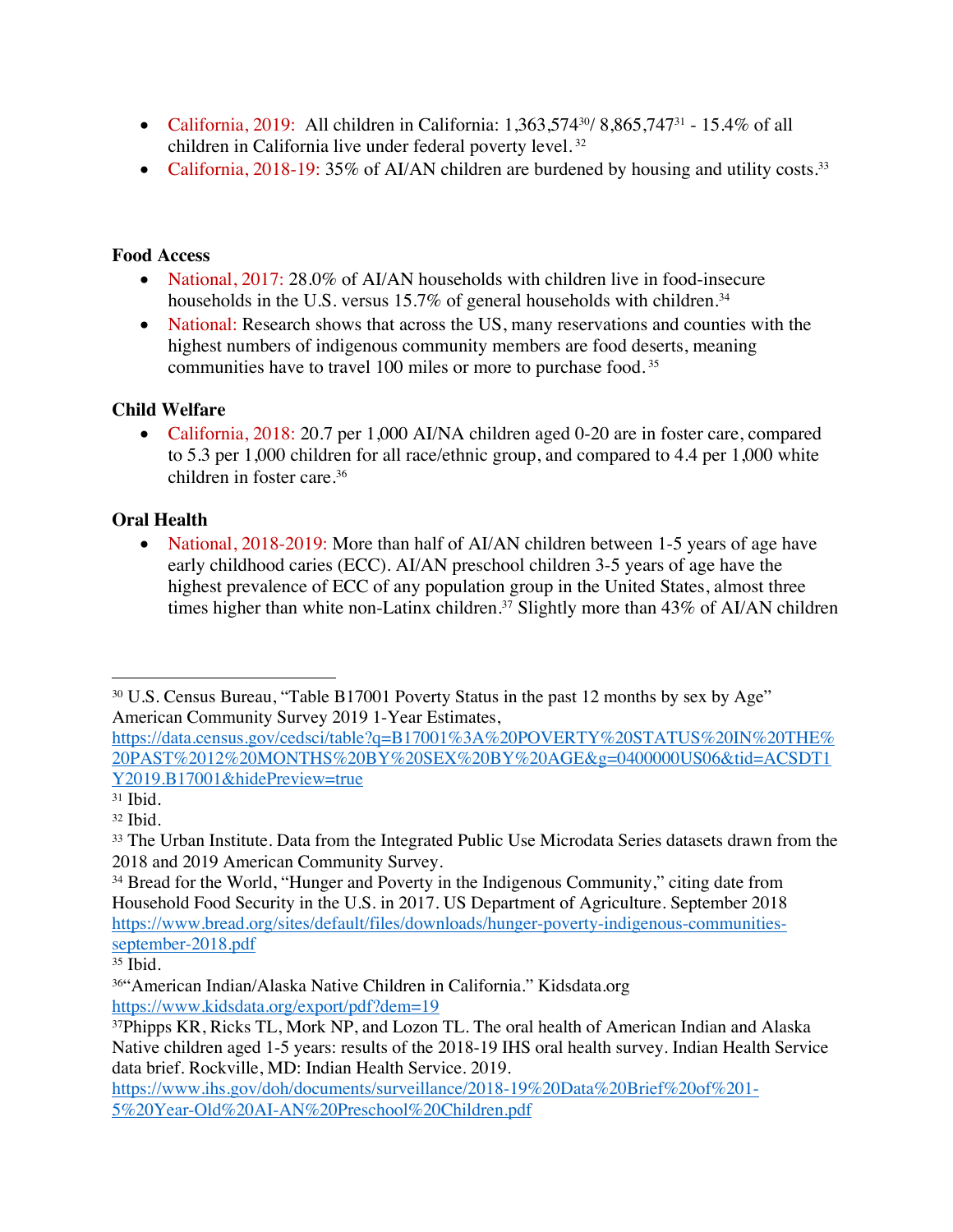between 3-5 years of age have untreated decay compared to only 10% of white non-Latinx children - 4-fold difference.<sup>38</sup>

#### **Maternal and Infant Health**

- National, 2014-17: **Maternal mortality:** During 2014–2017, the pregnancy-related mortality ratios were: 39
	- o 41.7 deaths per 100,000 live births for non-Latinx Black women.
	- o 28.3 deaths per 100,000 live births for non-Latinx American Indian or Alaska Native women.
	- o 13.8 deaths per 100,000 live births for non-Latinx Asian or Pacific Islander women.
	- o 13.4 deaths per 100,000 live births for non-Latinx White women.
	- o 11.6 deaths per 100,000 live births for Latinx or Latina women.
- California, 2015-17: **Infant Mortality:** According to CDPH data from 2015-2017, the rate of infant deaths per 1,000 births was 4.5 for American Indian/Alaska Native populations. The average across all populations was 4.3 deaths per 1,000 births, and the rate for white individuals was 3.4 per 1,000 births.<sup>40</sup>

#### **Digital Connectedness**

- National, 2020: 34 percent of AI/AN households had no high-speed internet access at home, and almost 16 percent had no computer.<sup>41</sup>
- California, 2018: 91% of AI/AN children in CA live in a household with a broadband connected device—compared to 96% of white children and Asian American children in  $CA<sup>42</sup>$

#### **School Success & Safety**

<sup>41</sup> "The Condition of Native American Students." December 2020

race/table#fmt=2771&loc=2,127,1657,331,1761,171,2168,345,357,324,369,362,360,2076,364,356,2 17,354,1663,339,2169,365,343,367,344,366,368,265,349,361,4,273,59,370,326,341,338,350,2145,3 59,363,340&tf=108&ch=7,11,

<sup>38</sup> Ibid.

<sup>39</sup> https://www.cdc.gov/reproductivehealth/maternal-mortality/pregnancy-mortality-surveillancesystem.htm

<sup>40</sup> "Infant Mortality – Deaths per 1,000 Live Births." Let's Get Healthy California: Healthy Beginnings/Reducing Infant Mortality. https://letsgethealthy.ca.gov/goals/healthybeginnings/reducing-infant-mortality/

https://www.nsba.org/ASBJ/2020/December/condition-native-american-students

<sup>42 &</sup>quot;Children Living in Households with a Broadband-Connected Device, by Race/Ethnicity." Kidsdata.org. https://www.kidsdata.org/topic/2221/broadband-